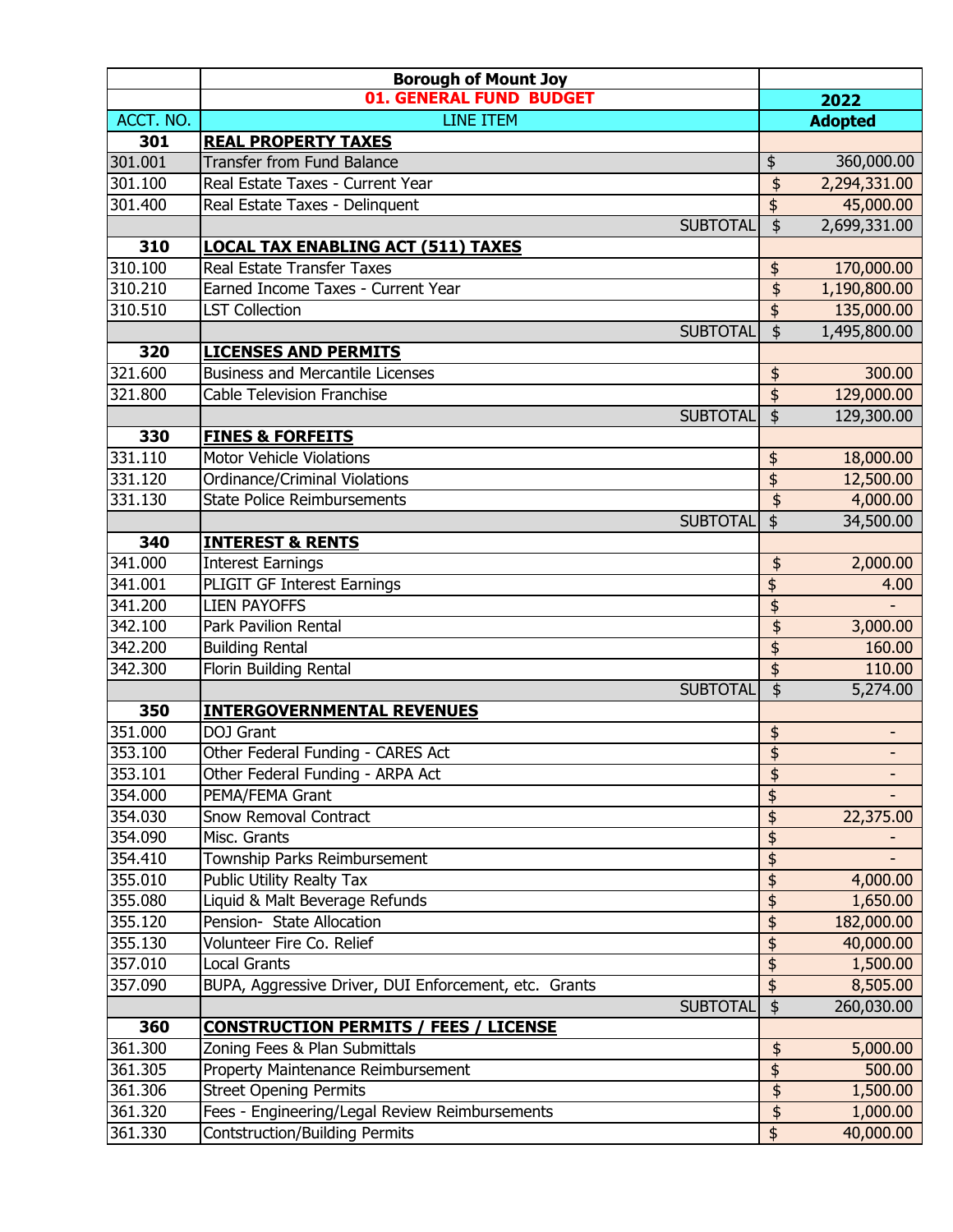| 361.331            | <b>Stormwater Permits</b>                     | \$                              | 2,500.00            |
|--------------------|-----------------------------------------------|---------------------------------|---------------------|
| 361.340            | <b>Apartment License Fees</b>                 | $\overline{\mathbf{B}}$         | 72,000.00           |
|                    | <b>SUBTOTAL</b>                               | $\overline{\mathbf{t}}$         | 122,500.00          |
| 360                | <b>DEPARTMENTAL EARNINGS</b>                  |                                 |                     |
| 362.100            | <b>Police Services</b>                        | \$                              | 6,500.00            |
|                    | <b>SUBTOTAL</b>                               | $\ddot{\bm{z}}$                 | 6,500.00            |
| 380                | <b>MISCELLANEOUS REVENUE / REIMBURSEMENT</b>  |                                 |                     |
| 380.010            | Misc. Revenue Receipts/Donations              | \$                              | 100.00              |
| 380.011            | Rotary Park Vending Machines                  | \$                              | 250.00              |
| 380.012            | Misc. Reimbursements                          | \$                              | 800.00              |
| 383.001            | <b>Sidewalk Assessments</b>                   | \$                              |                     |
| 387.000            | Fees-In-Lieu of Taxes                         | \$                              | 8,100.00            |
| 387.012            | Lakes Phase 2 Services Contract               | \$                              | 453.00              |
|                    | <b>SUBTOTAL</b>                               | \$                              | 9,703.00            |
| 389-390            | <b>MISCELLANEOUS REVENUE / REIMBURSEMENTS</b> |                                 |                     |
| 391.010            | Sale of Property & Supplies                   | \$                              |                     |
| 391.020            | Sale of PW Property & Supplies                | \$                              |                     |
|                    | <b>SUBTOTAL</b>                               | \$                              |                     |
| 392.013            | Authority Utility Reimbursement               | \$                              | 9,000.00            |
| 392.015            | Authority Maintenance Reimbursement           | \$                              | 5,500.00            |
| 392.270            | Transfer from Refuse Fund                     | \$                              | 250,000.00          |
|                    | <b>SUBTOTAL</b>                               | $\overline{\mathfrak{s}}$       | 264,500.00          |
| 395.001            | Refund of Prior Years Expenditures            | \$                              | 15,000.00           |
|                    | <b>SUBTOTAL</b>                               | $\overline{\$}$                 | 15,000.00           |
|                    | <b>Total Receipts &amp; Balance</b>           | $\frac{1}{2}$                   | 5,042,438.00        |
|                    |                                               |                                 |                     |
|                    | <b>EXPENDITURES</b>                           |                                 |                     |
|                    | <b>GENERAL GOVERNMENT</b>                     |                                 |                     |
| 400                | <b>GENERAL GOVERNMENT - ADMINISTRATION</b>    |                                 |                     |
| 400.111            | Salaries of Councilpersons                    | \$                              | 4,980.00            |
| 400.116            | Salary of Mayor                               | \$                              | 840.00              |
| 400.142            | Receptionist Wages                            | $\overline{\mathfrak{s}}$       | 29,598.00           |
| 400.143            | <b>Administrative Assistant Wages</b>         | \$                              | 41,600.00           |
| 400.174            | Training                                      | $\overline{\mathfrak{s}}$       | 250.00              |
| 400.179            | <b>Tuition Reimbursement</b>                  | \$                              | 2,880.00            |
| 400.183            | Overtime Wages                                | \$                              | 250.00              |
| 400.200            | Materials & Supplies                          | \$                              | 4,000.00            |
| 400.238            | Uniforms / Clothing Allowance                 | \$                              | 425.00              |
| 400.300            | General Expense                               | \$                              | 7,000.00            |
| 400.310            | <b>Banking Service Charges</b>                | \$                              | 100.00              |
| 400.311            | <b>Auditing Services</b>                      | \$                              | 39,250.00           |
| 400.313            | Engineering/Architect                         | \$                              | 5,000.00            |
| 400.321            | <b>Phone Communication Service</b>            | \$                              | 6,600.00            |
| 400.330            | <b>Vehicle Operating Expense</b>              | \$                              | 500.00              |
| 400.340            | Advertising and Printing                      | \$                              | 2,250.00            |
| 400.375            | Equipment Maintenance & Repair                | \$                              | 500.00              |
| 400.420            | Dues/Subscriptions/Conventions                | $\overline{\mathfrak{s}}$       | 3,600.00            |
| 400.450            | Contracted Services                           | \$                              | 35,450.00           |
| 400.540            | Lakes Phase 2 - Services Contributions        | \$                              | 150.00              |
| 400.750            | Minor Equipment Purchase/Rental               | \$                              | 750.00              |
| 401.121<br>402.114 | Salary of Manager<br>Salary of Treasurer      | $\overline{\mathfrak{s}}$<br>\$ | 87,980.00<br>500.00 |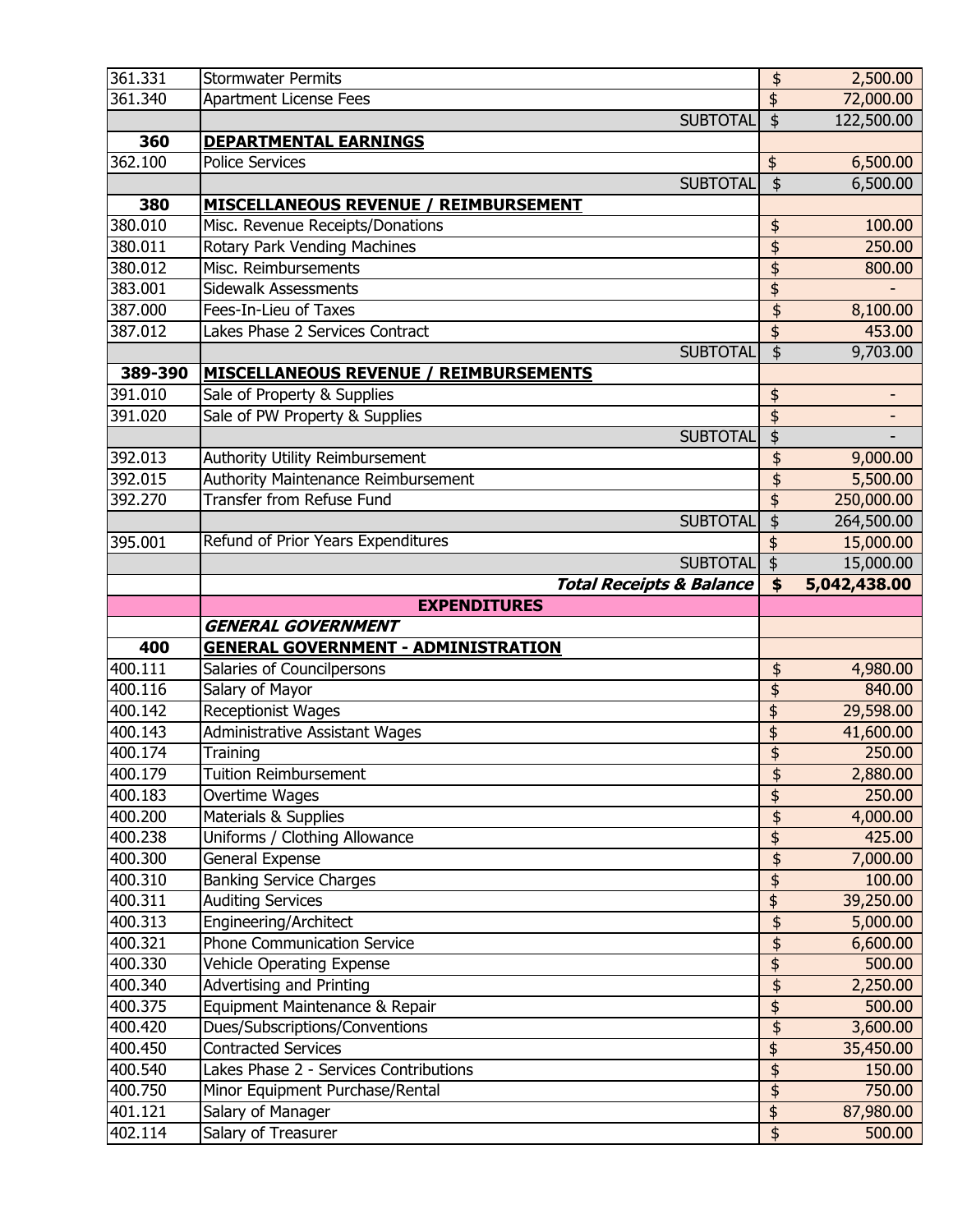| 402.130            | Assistant Borough Manager                            | \$                                   | 63,750.00  |
|--------------------|------------------------------------------------------|--------------------------------------|------------|
| 404.314            | <b>Borough Legal Services</b>                        | \$                                   | 15,000.00  |
| 404.316            | Reimbursable Legal Services                          | $\overline{\mathbf{3}}$              |            |
|                    | <b>SUBTOTAL</b>                                      | $\overline{\mathfrak{s}}$            | 353,203.00 |
| 403                | <b>GENERAL GOVERNMENT - TAX COLLECTION</b>           |                                      |            |
| 403.300            | <b>EIT Collection Fees</b>                           | \$                                   | 14,300.00  |
| 403.302            | Real Estate Delinquent Tax Collection Fees           | \$                                   | 5,000.00   |
| 403.303            | Real Estate Transfer Tax Collection Fees             | \$                                   | 3,500.00   |
| 403.305            | <b>LST Collection Fees</b>                           | \$                                   | 3,600.00   |
| 403.450            | <b>County Tax Collection Fees</b>                    | \$                                   | 3,890.00   |
| 403.900            | Real Estate Tax Appeals                              | \$                                   |            |
|                    | <b>SUBTOTAL</b>                                      | $\overline{\$}$                      | 30,290.00  |
| 409                | <b>GENERAL GOVERNMENT - MUNICIPAL BUILDING</b>       |                                      |            |
| 409.111            | Maintenance Employee Wages                           | \$                                   | 5,160.48   |
| 409.200            | Materials & Supplies                                 | \$                                   | 4,000.00   |
| 409.360            | Utilities (Gas & Electric)                           | $\overline{\mathfrak{s}}$            | 11,000.00  |
| 409.370            | Maintenance & Repairs                                | \$                                   | 9,000.00   |
| 409.371            | <b>Building Purchase</b>                             | \$                                   |            |
| 409.372            | Rail Enhancements Maintenance and Repairs            | \$                                   | 7,000.00   |
|                    | <b>SUBTOTAL</b>                                      | $\overline{\$}$                      | 36,160.48  |
|                    | TOTAL GENERAL GOVERNMENT                             | \$                                   | 419,653.48 |
|                    |                                                      |                                      |            |
|                    | <b>PUBLIC SAFETY</b>                                 |                                      |            |
| 410                | <b>PROTECTION TO PERSONS &amp; PROPERTY - POLICE</b> |                                      |            |
| 410.122            | Salary of Chief                                      | \$                                   | 99,500.00  |
| 410.130            | Salary of Patrol Officers                            | \$                                   | 978,376.00 |
| 410.135            | PT Patrol Officers Wages                             | \$                                   | 15,000.00  |
| 410.137            | PT Clerks Wages                                      | $\overline{\mathbf{P}}$              | 27,000.00  |
| 410.140            | FT Administrative Assistant Wages                    | \$                                   | 41,600.00  |
| 410.174            | <b>Training Expense</b>                              | \$                                   | 25,000.00  |
| 410.179            | <b>Tuition Reimbursement</b>                         | \$                                   | 5,000.00   |
| 410.182            | Longevity Pay                                        | \$                                   | 9,500.00   |
| 410.183            | Overtime Wages                                       | $\overline{\boldsymbol{\mathsf{S}}}$ | 60,000.00  |
| 410.200            | Materials & Supplies                                 | \$                                   | 5,000.00   |
| 410.238            | <b>Uniforms</b>                                      | $\overline{\$}$                      | 16,500.00  |
| 410.300            | General Expense                                      | \$                                   | 11,000.00  |
| 410.301            | General Expense Civil Service Commission             | \$                                   | 500.00     |
| 410.314            | <b>Legal Fees</b>                                    | \$                                   | 49,667.52  |
| 410.315            | Legal Fees Civil Service Commission                  | \$                                   | 1,500.00   |
| 410.321            | <b>Phone Communication Expense</b>                   | \$                                   | 18,000.00  |
| 410.326            | Vehicle Equipment Maintenance & Repair/Radio Repair  | \$                                   | 8,000.00   |
| 410.330            | <b>Vehicle Operating Expense</b>                     | \$                                   | 23,000.00  |
| 410.336            | Vehicle Purchase/Lease                               | \$                                   |            |
| 410.340<br>410.370 | Advertising<br>Vehicle Maintenance/Repair            | \$                                   | 500.00     |
| 410.420            |                                                      | \$                                   | 7,500.00   |
| 410.450            | Dues and Subscriptions<br><b>Contracted Services</b> | \$                                   | 1,000.00   |
|                    |                                                      | \$                                   | 40,000.00  |
| 410.470<br>410.491 | <b>Building Maintenance and Repair</b>               | \$                                   | 3,000.00   |
| 410.500            | Dog Housing<br>Drug Interdiction                     | \$                                   | 500.00     |
|                    |                                                      | \$                                   | 8,500.00   |
| 410.750            | Minor Equipment Purchase/Rental                      | \$                                   | 32,000.00  |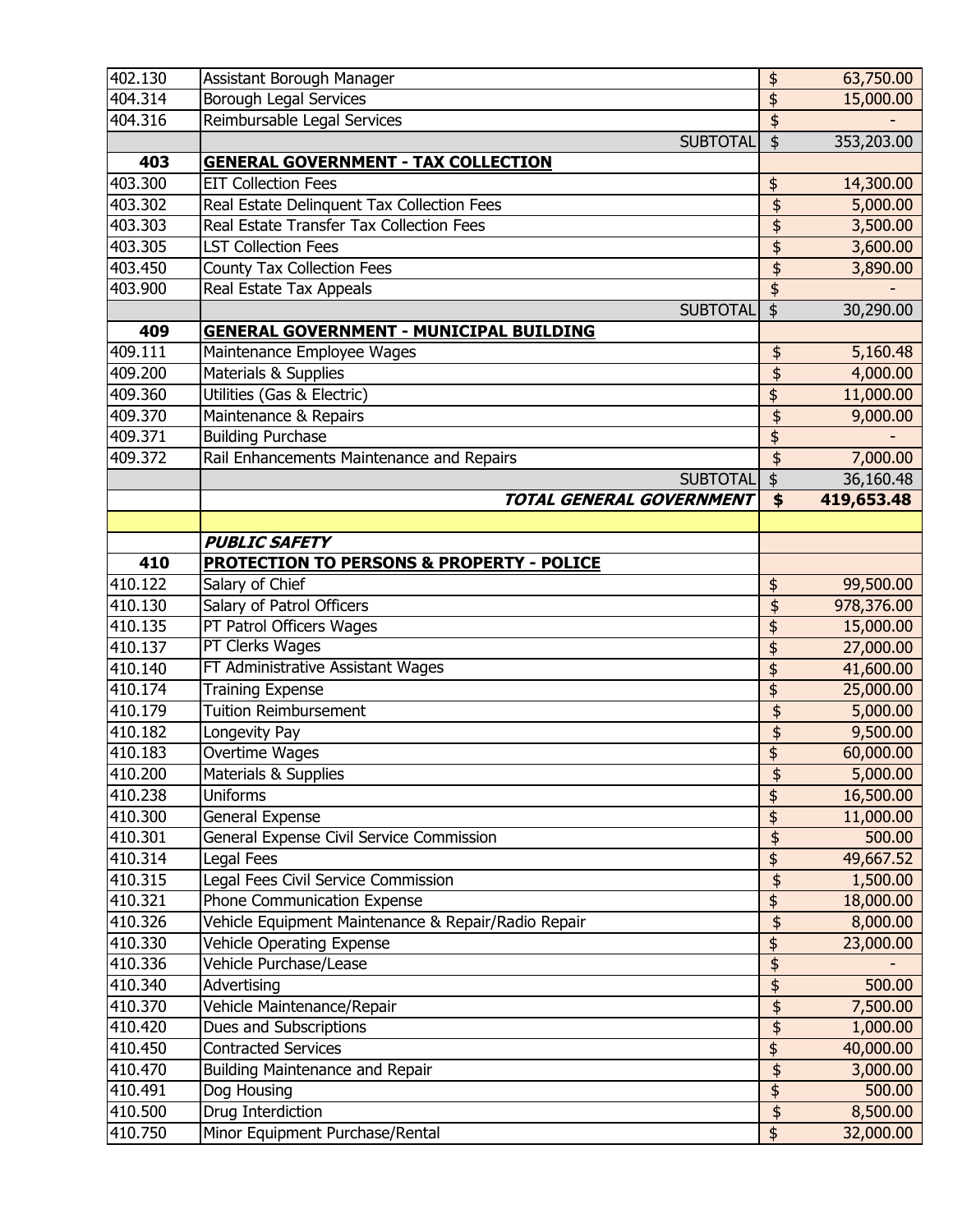|            | <b>SUBTOTAL</b>                                        | $\frac{1}{2}$             | 1,487,143.52 |
|------------|--------------------------------------------------------|---------------------------|--------------|
| 411        | <b>PROTECTION TO PERSONS &amp; PROPERTY - FIRE</b>     |                           |              |
| 411.174    | Fire Department Mount Joy Training Expenses            | \$                        | 6,000.00     |
| 411.500    | Contribution to Fire Department Mount Joy              | \$                        | 63,500.00    |
| 411.520    | Contribution to Fire Police                            | \$                        | 4,000.00     |
| 411.550    | <b>Volunteer Fire Relief Association</b>               | \$                        | 40,000.00    |
| 411.740    | Fire Department Mount Joy Major Equipment Contribution | \$                        | 69,000.00    |
|            | <b>SUBTOTAL</b>                                        | \$                        | 182,500.00   |
| 415        | <b>EMERGENCY MANAGEMENT I</b>                          |                           |              |
| 415.000    | <b>Emergency Management</b>                            | \$                        | 2,000.00     |
|            | <b>SUBTOTAL</b>                                        | $\overline{\$}$           | 2,000.00     |
|            | <b>TOTAL PUBLIC SAFETY</b>                             | $\frac{1}{2}$             | 1,671,643.52 |
|            |                                                        |                           |              |
| 415        | <b>EMERGENCY MANAGEMENT II</b>                         |                           |              |
| 415.530    | COVID-19 Expense                                       | \$                        | 5,000.00     |
|            | <b>SUBTOTAL</b>                                        | \$                        | 5,000.00     |
|            | TOTAL EMERGENCY MANAGEMENT II                          | \$                        | 5,000.00     |
|            |                                                        |                           |              |
|            | <b>ZONING / PLANNING DEPARTMENT</b>                    |                           |              |
| 414        | <b>PLANNING, ZONING &amp; CODES COMPLIANCE</b>         |                           |              |
| 414.102    | Salary of Sewage Enforcement Officer                   | \$                        |              |
| 414.120    | Salaries of Zoning Hearing Board                       | $\overline{\mathfrak{s}}$ | 600.00       |
| 414.130    | Salary of Code/Zoning Enforcement Officer              | $\overline{\mathfrak{s}}$ | 67,075.00    |
| 414.174    | Training                                               | \$                        | 500.00       |
| 414.200    | Materials & Supplies                                   | \$                        | 3,000.00     |
| 414.300    | <b>General Expense</b>                                 | \$                        | 1,200.00     |
| 414.313    | <b>Engineering Review Fees</b>                         | \$                        | 500.00       |
| 414.314    | Legal Expenses                                         | \$                        | 5,000.00     |
| 414.316    | Reimbursable Engineering/Legal Review Fees             | \$                        | 250.00       |
| 414.330    | <b>Vehicle Operating Expense</b>                       | $\overline{\mathbf{3}}$   | 250.00       |
| 414.340    | <b>Advertising &amp; Printing</b>                      | \$                        | 2,000.00     |
| 414.370    | Vehicle Maintenance Expense                            | \$                        | 200.00       |
| 414.420    | <b>Dues and Subscriptions</b>                          | \$                        | 400.00       |
| 414.450    | <b>Contracted Services</b>                             | \$                        | 3,045.00     |
| 414.451    | <b>Building Permit Training Fees</b>                   | \$                        | 500.00       |
| 414.460    | <b>Property Maintenance</b>                            | \$                        | 1,000.00     |
| 414.470    | <b>Apartment Inspection Fees</b>                       | \$                        | 1,690.00     |
| 414.750    | Minor Equipment Purchase/Rental                        | \$                        |              |
|            | <b>SUBTOTAL</b>                                        | \$                        | 87,210.00    |
|            | <b>TOTAL ZONING / PLANNING DEPARTMENT</b>              | \$                        | 87,210.00    |
|            |                                                        |                           |              |
|            | <b>PUBLIC WORKS</b>                                    |                           |              |
| <b>430</b> | <u> HIGHWAYS - GENERAL</u>                             |                           |              |
| 430.122    | Salary of Public Works Director                        | \$                        | 65,905.00    |
| 430.130    | Laborer Wages                                          | \$                        | 205,712.00   |
| 430.174    | Training                                               | \$                        | 1,200.00     |
| 430.183    | Overtime Wages                                         | \$                        | 7,000.00     |
| 430.200    | Materials & Supplies                                   | \$                        | 6,300.00     |
| 430.238    | <b>Uniforms</b>                                        | \$                        | 2,502.00     |
| 430.300    | General Expense                                        | \$                        | 1,500.00     |
| 430.313    | Engineering                                            | \$                        | 25,000.00    |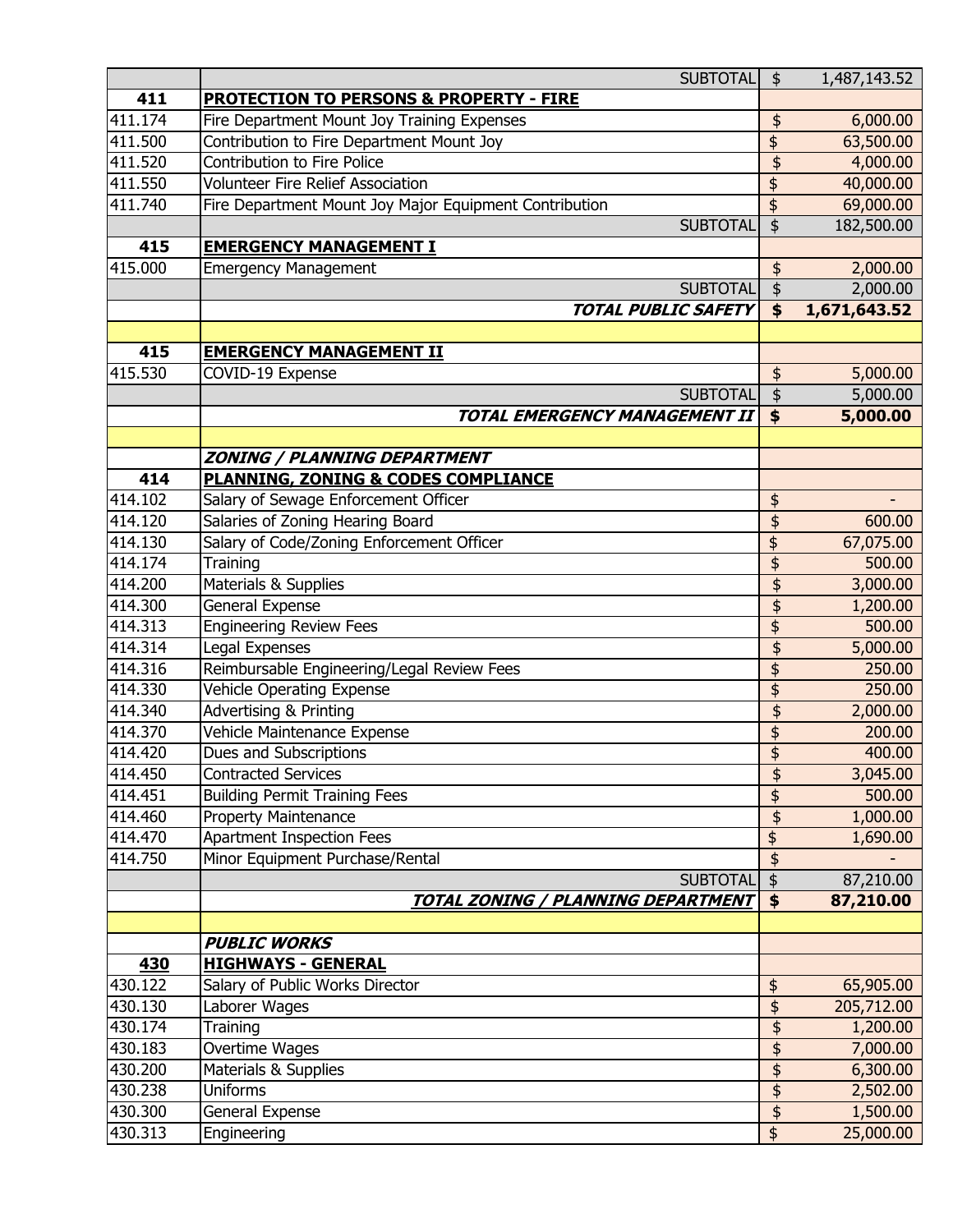| 430.314    | Legal Services                                                     | \$                        | 3,000.00   |
|------------|--------------------------------------------------------------------|---------------------------|------------|
| 430.321    | Phone Communication Expense                                        | \$                        | 2,200.00   |
| 430.326    | <b>Radio Communication Expense</b>                                 | \$                        | 3,250.00   |
| 430.330    | <b>Vehicle Operating Expense</b>                                   | \$                        | 15,000.00  |
| 430.340    | Advertising                                                        | \$                        | 4,500.00   |
| 430.360    | Utilities (Gas & Electric)                                         | \$                        | 6,600.00   |
| 430.370    | Vehicle Maintenance & Repair                                       | \$                        | 6,000.00   |
| 430.375    | Equipment Maintenance & Repair                                     | $\overline{\mathbf{3}}$   | 10,700.00  |
| 430.470    | Building Maintenance & Repair                                      | \$                        | 4,000.00   |
| 430.750    | Minor Equipment Purchase/Rental                                    | $\overline{\mathbf{3}}$   | 4,000.00   |
| 431.000    | <b>Street Sweeping</b>                                             | \$                        | 6,820.00   |
| 434.000    | <b>Street Lighting</b>                                             | $\overline{\mathfrak{s}}$ | 114,600.00 |
| 435.600    | Reconstruction of Sidewalk and Crosswalks                          | \$                        | 27,000.00  |
| 435.601    | Reconstruction/Repair of Sidewalks-Main St. Revitalization Area    | \$                        | 1,000.00   |
|            | <b>SUBTOTAL</b>                                                    | \$                        | 523,789.00 |
| 432        | <b>HIGHWAY MAINTENANCE - SNOW &amp; ICE REMOVAL</b>                |                           |            |
| 432.200    | Materials & Supplies                                               | \$                        | 20,000.00  |
| 432.375    | Equipment Maintenance & Repairs                                    | \$                        | 2,000.00   |
| 432.450    | <b>Contracted Services</b>                                         | \$                        | 3,500.00   |
| 432.750    | Minor Equipment Purchase/Rental                                    | $\frac{1}{2}$             | 3,000.00   |
|            | <b>SUBTOTAL</b>                                                    | \$                        | 28,500.00  |
| 433        | <b>HIGHWAY MAINTENANCE - TRAFFIC CONTROL</b>                       |                           |            |
| 433.000    | <b>Street Signs</b>                                                | $\frac{4}{5}$             | 3,700.00   |
| 433.022    | <b>Street Painting/Marking</b>                                     | \$                        | 5,000.00   |
| 433.360    | <b>Traffic Signal Utilities</b>                                    | \$                        | 5,000.00   |
| 433.370    | Signals Maintenance & Repair                                       | \$                        | 4,500.00   |
| 433.375    | Equipment Maintenance & Repair                                     | \$                        | 500.00     |
| 433.750    | Minor Equipment Purchase/Rental                                    | $\overline{\mathbf{S}}$   | 1,500.00   |
|            | <b>SUBTOTAL</b>                                                    | $\overline{\mathfrak{s}}$ | 20,200.00  |
| <b>438</b> | <b>HIGHWAY MAINTENANCE - TO HIGHWAYS AND BRIDGES</b>               |                           |            |
| 438.200    | Materials & Supplies                                               | \$                        | 14,000.00  |
| 438.600    | <b>Street &amp; Alley Maintenance</b>                              | $\frac{1}{2}$             | 8,000.00   |
|            | <b>SUBTOTAL</b>                                                    | \$                        | 22,000.00  |
| <u>446</u> | <b>STORMWATER MANAGEMENT</b>                                       |                           |            |
| 446.130    | Salary of Assistant Public Works Director / SW Enforcement Officer | \$                        | 61,000.00  |
| 446.174    | Training                                                           | \$                        | 500.00     |
| 446.200    | Materials & Supplies                                               | $\frac{1}{2}$             | 1,000.00   |
| 446.313    | Engineering                                                        | \$                        | 20,000.00  |
| 446.314    | <b>Legal Services</b>                                              | \$                        | 2,000.00   |
| 446.321    | Phone/Data Plan                                                    | \$                        | 1,500.00   |
| 446.370    | BMP Facility Maintenance and Repair                                | \$                        | 5,000.00   |
| 446.371    | Infrastructure Maintenance and Repair                              | \$                        | 20,000.00  |
| 446.420    | Dues and Subscriptions                                             | \$                        | 1,500.00   |
| 446.450    | <b>Contracted Services</b>                                         | \$                        | 8,000.00   |
|            | <b>SUBTOTAL</b>                                                    | $\frac{1}{2}$             | 120,500.00 |
|            | <b>TOTAL PUBLIC WORKS</b>                                          | \$                        | 714,989.00 |
|            |                                                                    |                           |            |
|            | <b>PARKS DEPARTMENT - CULTURE &amp; RECREATION</b>                 |                           |            |
| 451        | <b>PARKS DEPARTMENT SHOP</b>                                       |                           |            |
| 451.100    | <b>Florin Station</b>                                              | \$                        | 11,200.00  |
|            | <b>SUBTOTAL</b>                                                    | $\frac{1}{2}$             | 11,200.00  |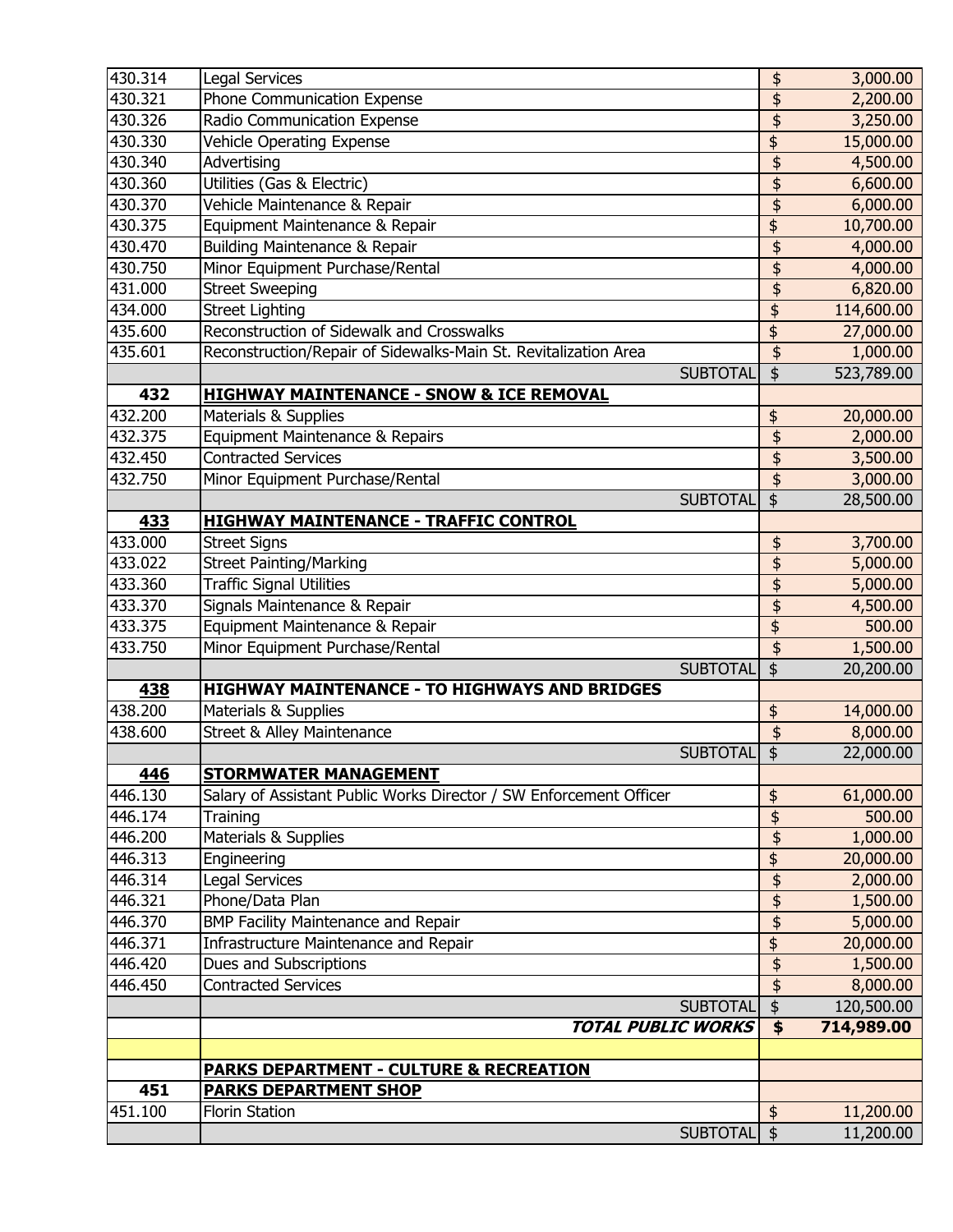| <u>454</u> | <b>PARKS &amp; PLAYGROUNDS</b>                                      |                           |            |
|------------|---------------------------------------------------------------------|---------------------------|------------|
| 454.122    | Parks Supervisor Wages                                              | \$                        | 60,944.00  |
| 454.130    | Laborer Wages                                                       | \$                        | 88,920.00  |
| 454.174    | Training                                                            | \$                        | 800.00     |
| 454.183    | Overtime                                                            | \$                        | 3,000.00   |
| 454.200    | Materials & Supplies                                                | \$                        | 6,000.00   |
| 454.238    | <b>Uniforms</b>                                                     | \$                        | 1,250.00   |
| 454.300    | General Expense                                                     | \$                        | 1,500.00   |
| 454.321    | Phone Expense                                                       | \$                        | 1,500.00   |
| 454.330    | <b>Vehicle Operating Expense</b>                                    | \$                        | 6,200.00   |
| 454.340    | Advertising                                                         | \$                        | 500.00     |
| 454.360    | Utilities (Electric)                                                | \$                        | 4,900.00   |
| 454.370    | Maintenance & Repair                                                | \$                        | 2,000.00   |
| 454.375    | Equipment Maintenance & Repair                                      | \$                        | 6,500.00   |
| 454.400    | Tree Maintenance & Replacement                                      | \$                        | 9,000.00   |
| 454.450    | <b>Contracted Services</b>                                          | \$                        | 10,535.00  |
| 454.600    | Reconstruction/Major Repairs                                        | $\overline{\mathbf{P}}$   | 16,000.00  |
| 454.750    | Minor Equipment Purchase/Rental                                     | \$                        | 2,000.00   |
|            | <b>SUBTOTAL</b>                                                     | \$                        | 221,549.00 |
| 455        | <b>SHADE TREES</b>                                                  |                           |            |
| 455.000    | <b>Shade Trees</b>                                                  | \$                        | 500.00     |
| 455.370    | <b>Street Tree Maintenance</b>                                      | $\overline{\mathbf{3}}$   | 1,000.00   |
|            | <b>SUBTOTAL</b>                                                     | \$                        | 1,500.00   |
|            | <b>SUBTOTAL PARKS ONLY</b>                                          | $\ddot{\bm{z}}$           | 234,249.00 |
| <b>456</b> | <b>LIBRARY / OTHER ORGANIZATIONS</b>                                |                           |            |
| 456.370    | Mount Joy Historical Society Contribution                           | \$                        | 3,500.00   |
| 456.371    | Mount Joy Food Bank Contribution                                    | \$                        | 4,750.00   |
| 456.500    | Milanoff Schock Library Contribution                                | \$                        | 41,000.00  |
|            | <b>SUBTOTAL - LIBRARY/OTHER ORGANIZATIONS</b>                       | $\overline{\mathbf{P}}$   | 49,250.00  |
|            | <b>TOTAL CULTURE &amp; RECREATION</b>                               | $\frac{1}{2}$             | 283,499.00 |
|            |                                                                     |                           |            |
|            | <b>ECONOMIC / COMMUNITY DEVELOPMENT</b>                             |                           |            |
| 463        | <b>ECONOMIC DEVELOPMENT</b>                                         |                           |            |
| 463.000    | Main Street Program Contribution (2022 Contribution from ARPA Fund) | \$                        |            |
|            | <b>SUBTOTAL</b>                                                     | $\overline{\$}$           |            |
|            | TOTAL COMMUNITY DEVELOPMENT                                         | $\overline{\bullet}$      |            |
|            |                                                                     |                           |            |
|            | <u>DEBT SERVICE, INSURANCES &amp; CAPITAL PLANNING</u>              |                           |            |
| 471        | <b>DEBT SERVICE</b>                                                 |                           |            |
| 471.100    | <b>General Obligation Notes</b>                                     | \$                        |            |
| 471.200    | <b>TAN Reimbursement</b>                                            | $\frac{1}{2}$             |            |
| 472.100    | <b>General Obligation Interest</b>                                  | \$                        |            |
|            | <b>SUBTOTAL</b>                                                     | \$                        |            |
| 486        | <b>INSURANCE</b>                                                    |                           |            |
| 486.352    | Casualty, Liability, Bonds                                          | \$                        | 80,300.00  |
| 486.354    | <b>Workers Compensation</b>                                         | \$                        | 91,750.00  |
|            | <b>SUBTOTAL</b>                                                     | $\overline{\mathfrak{s}}$ | 172,050.00 |
| 487        | <b>EMPLOYEE BENEFITS</b>                                            |                           |            |
| 487.153    | Disability Insurance                                                | \$                        | 4,572.00   |
| 487.155    | Self Insured Medical Payments                                       | \$                        | 24,000.00  |
| 487.156    | <b>Hospitalization Major Medical</b>                                | \$                        | 632,500.00 |